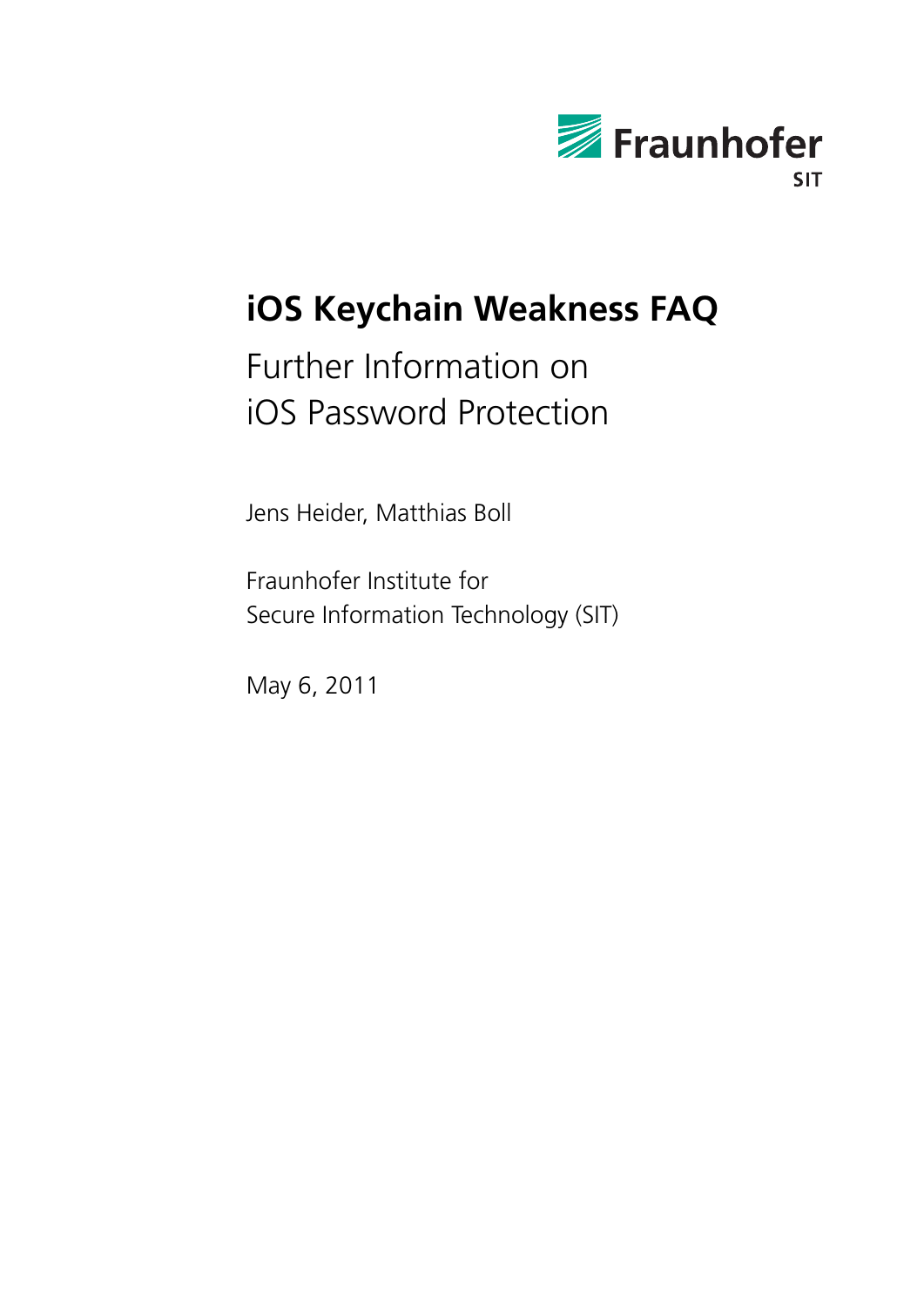Revision history

#### **1.1 2011-05-06**

updated: [2.1](#page-2-0) [Which versions of iOS are affected by the attack method?,](#page-2-0) p. [3](#page-2-0) (iOS Firmware 4.3.3 added to affected versions)

**1.0 2011-04-20 (First version)**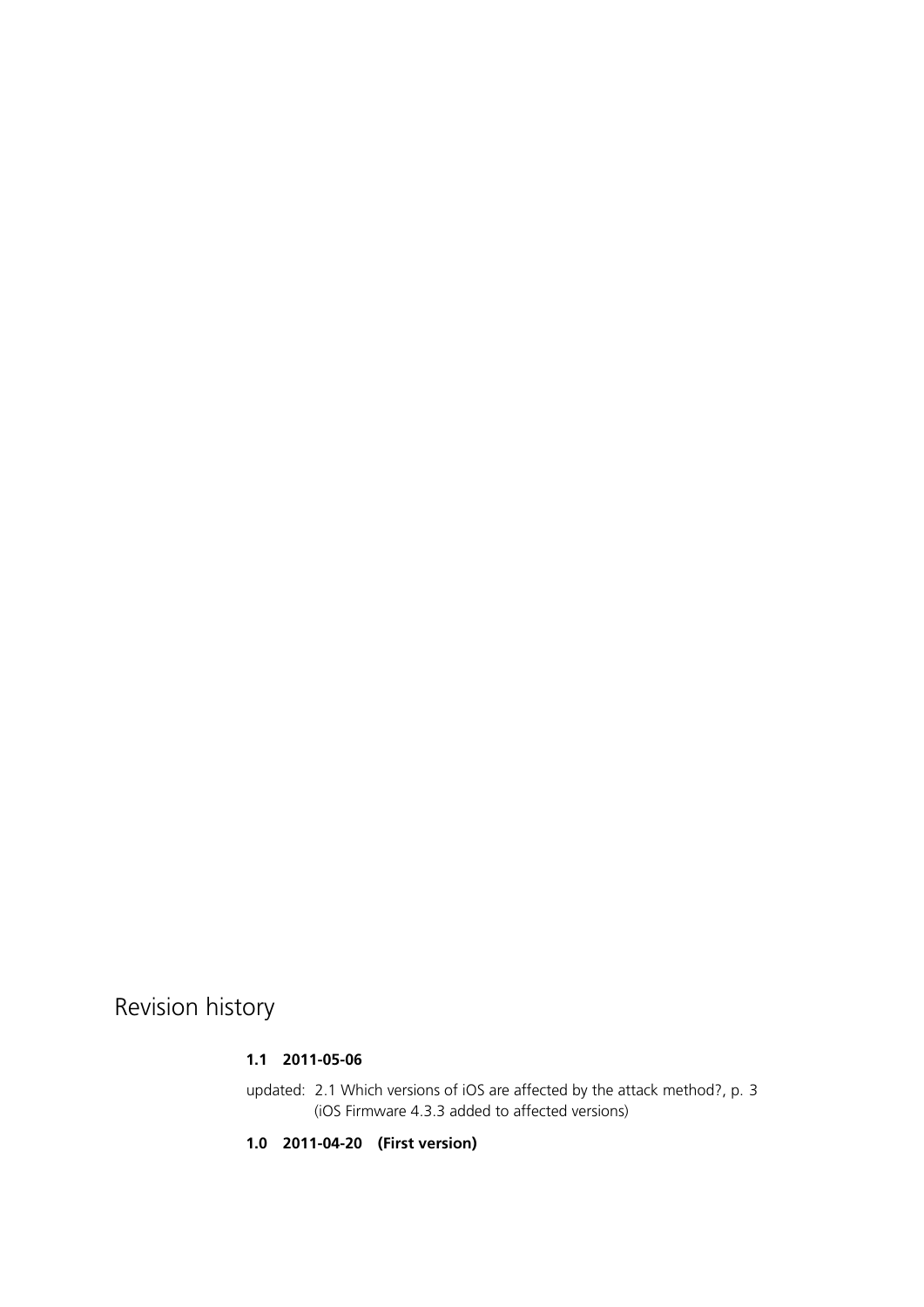#### <span id="page-2-1"></span>Abstract

*This paper summarizes answers to frequently asked questions about the iOS keychain weakness described in [\[HB11\]](#page-8-0). It provides further information for security evaluators on the impact of the findings.*

# 1 Introduction

The *keychain* in Apple iOS devices is intended as secure storage for sensitive user data that should be protected even if an attacker has physical access to the device. Therefore, the keychain stores secrets for services used by the operating system (e.g., WiFi passwords, VPN credentials, etc.) but also credentials stored by 3rd party apps.

The protection of the keychain is of vital concern for device users, as an unauthorized access to contained passwords, keys and digital identities may be used to access sensitive data, to cause loss of data and may inflict financial loss.

With the previous publication on *Practical Consideration of iOS Device Encryption Security* the risks should be highlighted that accompany losing a locked iOS device regarding confidentiality of passwords stored in the keychain [\[HB11\]](#page-8-0). The paper presented results of hands-on tests that showed the possibility for attackers to reveal some of the keychain entries. For the described approach, the knowledge of the user's secret passcode was not needed, as the protection provided by the passcode was bypassed.

As intended, the publication of our findings has provided the possibility for a public discussion on the iOS keychain security. Also others have found weaknesses in the keychain concept, but seem to have chosen to keep this for their own [\[For11\]](#page-8-1). However, the general reaction we observed as the result of the publication was very positive. Many requests on further details and other aspects have provided the opportunity to increase the knowledge about the provided protection.

This paper should provide answers from our perspective to many important questions arisen from the initial publication. As for the initial publication, the intention is to provide as much insights as possible to enable others to understand and evaluate the impact of the observed security design, but without causing too many benefits for the wrong hands.

# 2 FAQ

# **2.1 Which versions of iOS are affected by the attack method?**

<span id="page-2-0"></span>As of this writing, all versions of iOS 4.0 up to (and including) iOS 4.3.3 are affected by the described attack method. For these versions at least the entries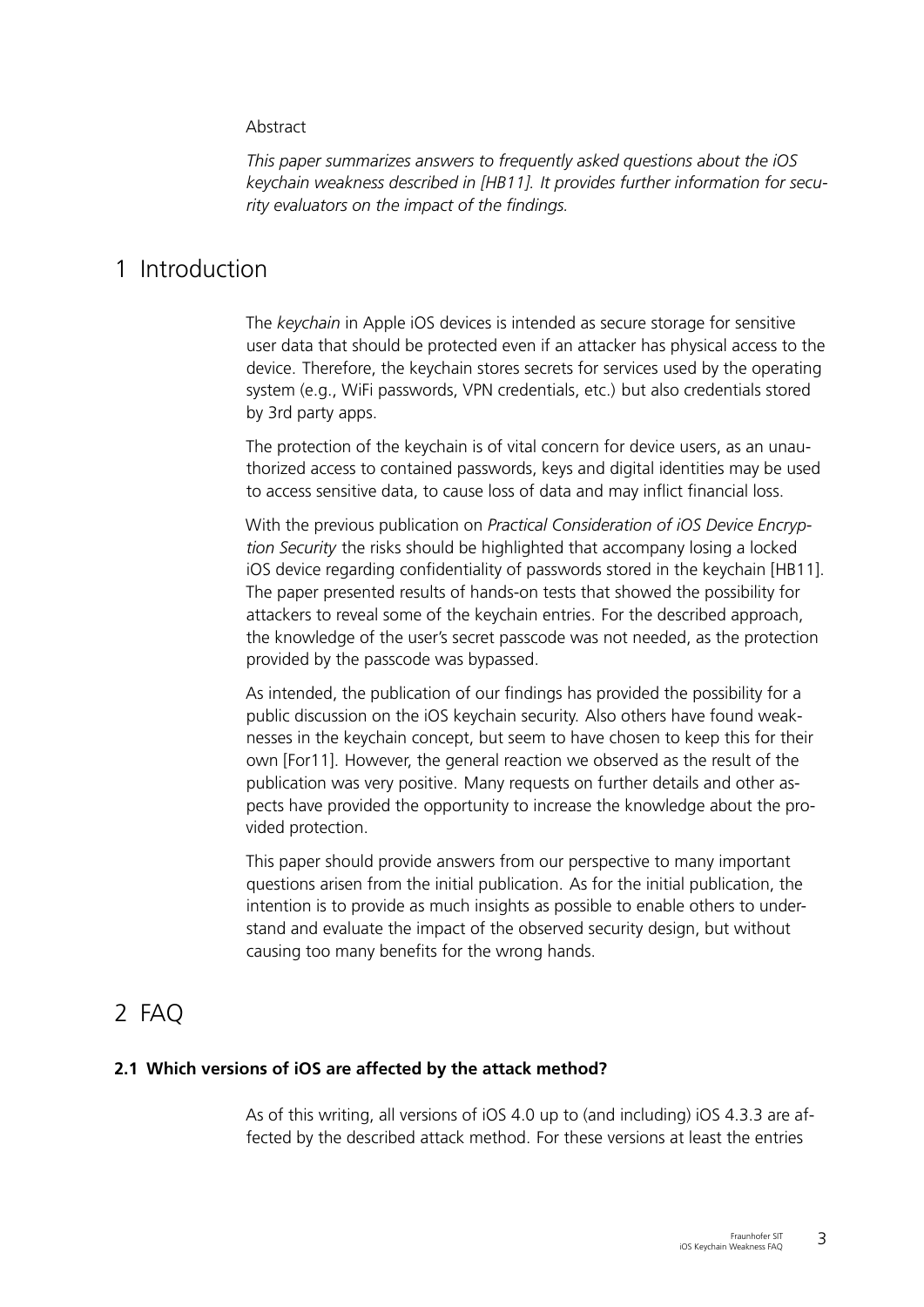<span id="page-3-0"></span>marked "w/o passcode" in table 1 of [\[HB11\]](#page-8-0) are vulnerable in case of an attacker with physical access to the device.

However, in iOS 3.x and prior versions *all* entries of the keychain can be accessed by attackers. In these versions all keychain entries are encrypted *only* with the device key accessible on the device. Therefore, for those devices, the knowledge of the passcode is not needed to decrypt all keychain entries.

# **2.2 Are also the credentials of App XY affected?**

This depends on how the app stores the credentials and how it uses the keychain. If the developer chose an alternative way of storing the user's credentials (instead of using the keychain), it depends on the strength of this proprietary protection.

If the developer chose to store the data in the keychain and instructed the system to make the stored credentials available even when the device is locked by setting the accessibility to *kSecAttrAccessibleAlways* (cp. [\[App10a\]](#page-8-2)), then the app is affected. Otherwise the credentials of the app are *not* affected by the attack method.

# **2.3 Are X.509 certificates also affected?**

Yes, certificates stored in the keychain by the OS or apps can be affected by the weakness as well. Like for passwords the accessibility depends on the applied protection class (see section [2.14\)](#page-6-0).

# **2.4 Do iOS configuration profiles provide a better protection than manual settings?**

No. After reception of the configuration profile, the device stores the credentials in the data structures as if entered manually in the setup dialogs.

# **2.5 Are credentials in encrypted iOS configuration profiles protected?**

No. Configuration profiles of the iPhone Configuration Utility (iPCU) can be exported with the setting "signed and encrypted". This is meant purely to secure the channel between iPCU and the device. If the device has the matching CA certificate to verify the signature it decrypts the configuration file and installs it. The settings and passwords from the configuration profile are now stored like any other in the keychain. This means the export settings of the iPCU do not provide any additional security on the device and against the described attack method.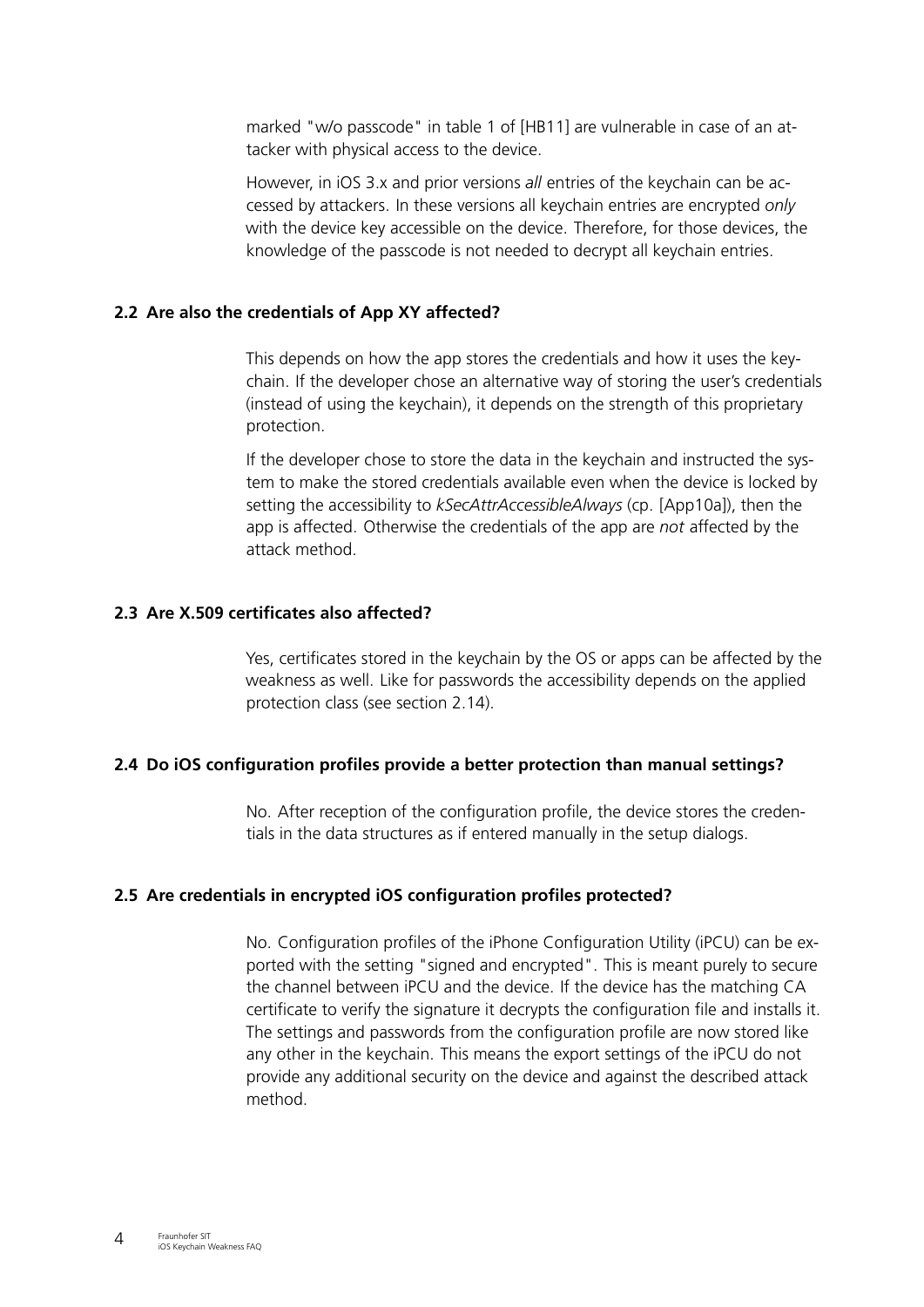#### **2.6 Do you provide the scripts used in the demo?**

No, please note that we do not publish our scripts, parts of it or further details on the used system functions. The only exception is made for law enforcement agencies with direct authorization of the judiciary.

#### **2.7 What data may get lost with the described attack method?**

We used a so-called *custom ramdisk* for the jailbreak. This technique leaves everything in place on the iOS device, so no user data gets lost. After mounting the filesystem of the device, all files are accessible. Some entries in these files are encrypted additionally. In our publication we showed that it is possible to decrypt some of these encrypted items of the keychain without knowing the passcode.

#### **2.8 Can changing the root password prevent the attack?**

No. See also Section [2.9.](#page-4-0)

However, if the device is already jailbroken, it is of course important to change the passwords for account *root* and *mobile*. Otherwise attackers can also perform serious remote attacks via wireless networks.

# **2.9 Does jailbreaking / modifying a device prevent an attacker from accessing secrets in the keychain?**

<span id="page-4-0"></span>No, the access possibilities to the iOS via a custom boot are that low level that an attacker can revert all changes to the device during the jailbreak step without loosing user data.

In the case of a changed root password from the default "alpine" to something unknown to the attacker, simply installing an SSH certificate (together with the SSH server) during the jailbreak will do. Also other device modifications (e.g., changed SSH configuration, changed file permissions, etc.) can not prevent an attacker from reverting these changes during the jailbreak step as the attacker possesses in this step already root privileges.

In the meantime we have changed our scripts to work also on already jailbroken devices to demonstrate that this is no protection. Even worse: on a jailbroken device a trojan app downloaded from e.g. Cydia store can read *all* keychain entries (and sent it to the attacker) when the user has started the app (not only those listed vulnerable in the table of our publication).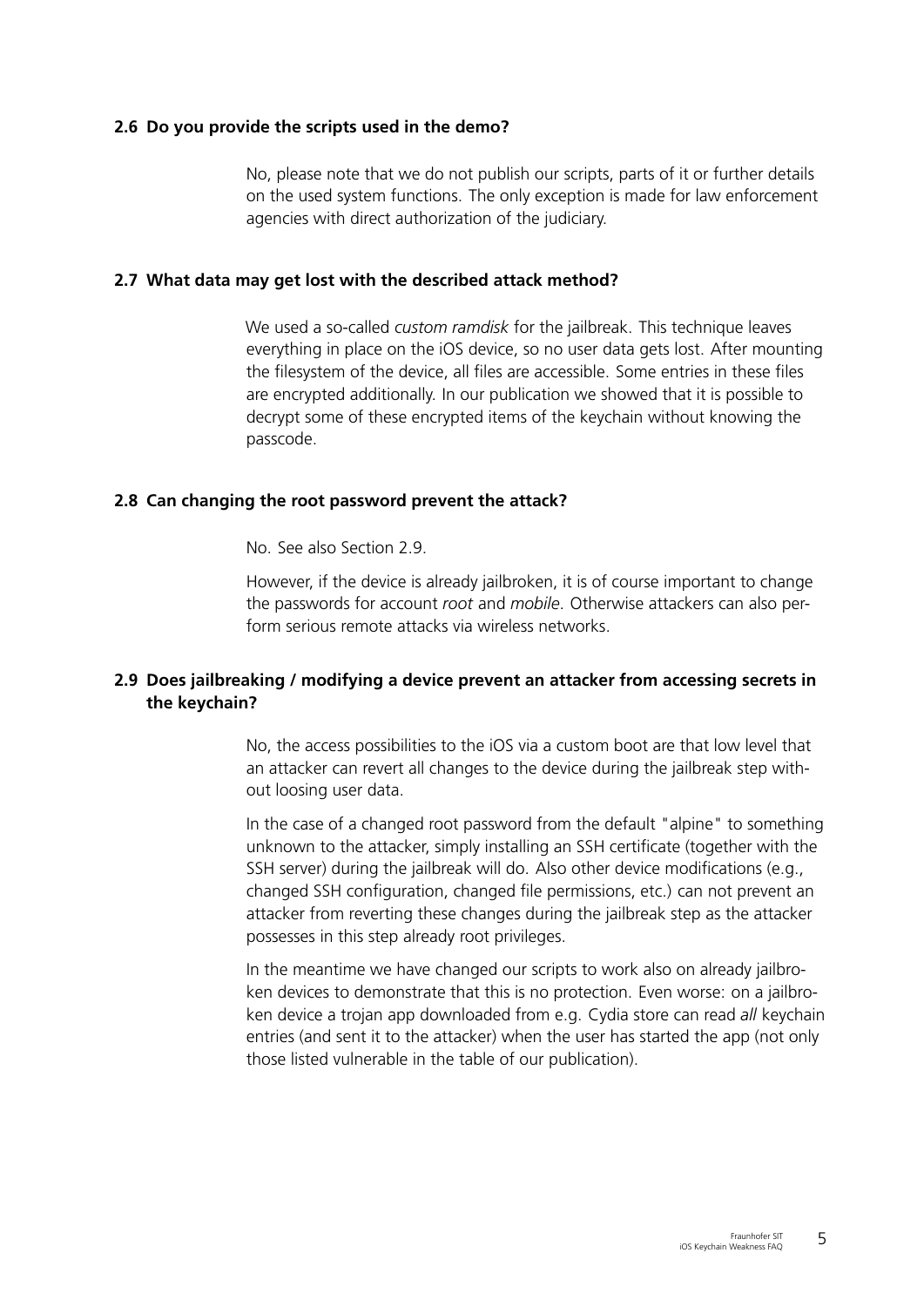# **2.10 Did you inform Apple Inc. prior publication?**

<span id="page-5-0"></span>Yes. Our mission is helping industry to understand security, and work with industry in developing security solutions. Our goal is not publishing hacks, but rather to be on the constructive side. We are well aware that the world benefits more from a constructive approach to security than from quickly publishing hacks.

This work came out of client requests to analyze the security of the Apple iOS, which is a major concern for many enterprises. As pointed out in our report, the problem is caused as a direct consequence of a trade-of between functionality and security.

We're in contact with Apple regarding this issue since September 2010 and of course they were aware of the possibilities an attacker has after jailbreaking a device.

Prior publication we contacted Apple again, but did not receive a comment on how or if this will be addressed in the future.

# **2.11 Did Apple Inc. announced a timeline for mitigations?**

As of this writing we're not aware of planned changes.

# **2.12 Is there a patch available?**

No, as of this writing we're not aware of a patch or configuration option that changes the observed behavior.

# **2.13 What are mitigation options from your experience?**

The possibilities for protection depends on the use cases, the installed apps and the environment in which the iOS device should be used and protected. When accepting to reduce functionality, possible mitigation options are for example to switch from MS Exchange to IMAP / SMTP / ICAL servers (to prevent the vulnerable push passwords) and refrain from using affected VPN and WLAN configurations by using other protection mechanisms. However, this may require major changes to the infrastructure that should be done carefully to prevent other flaws.

For organizational measures please also refer to the conclusion section in [\[HB11\]](#page-8-0).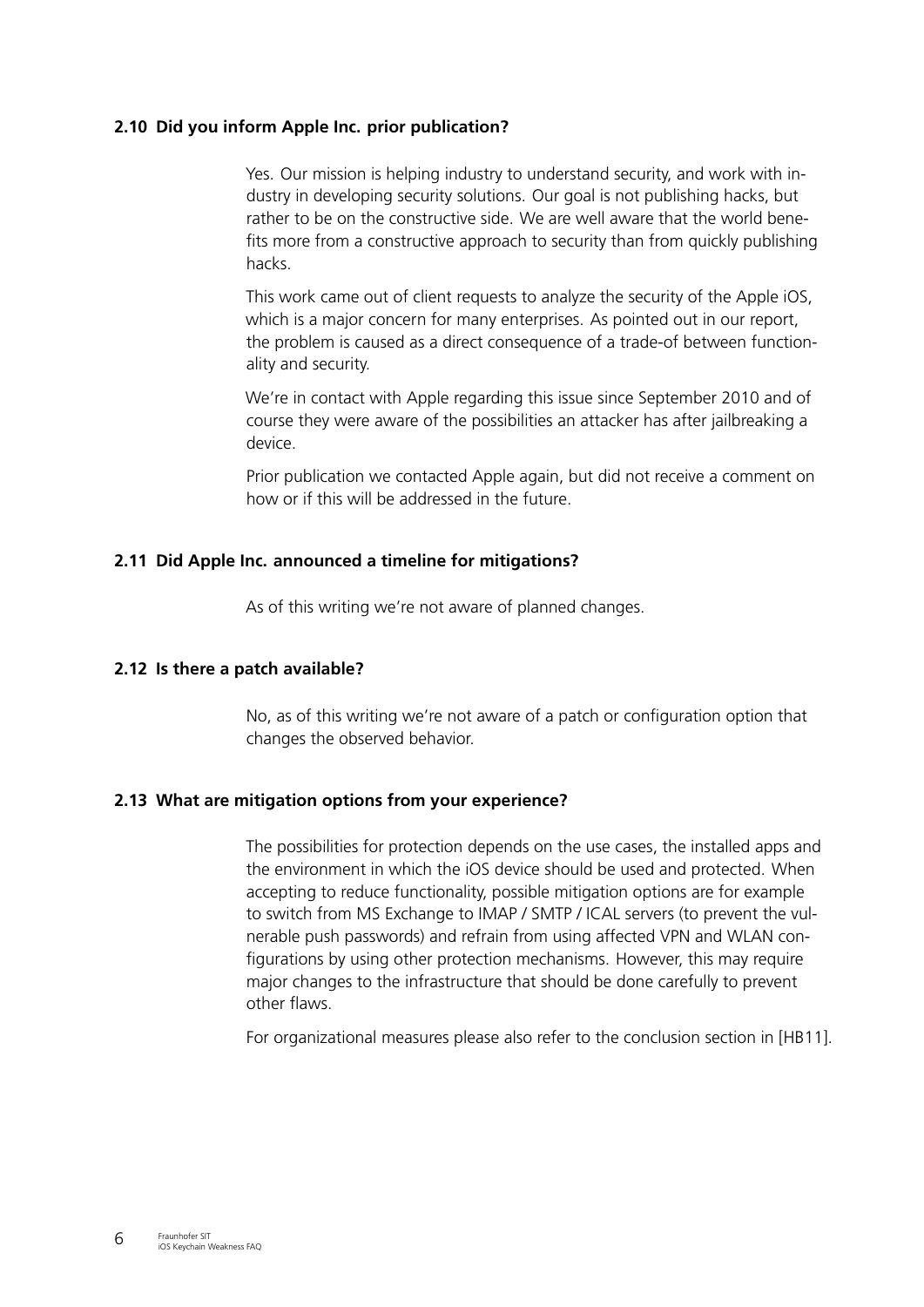# **2.14 I'm an app developer. How can I protect the credentials of my apps?**

<span id="page-6-3"></span><span id="page-6-0"></span>Set the keychain item accessibility value to *kSecAttrAccessibleWhenUnlocked* or kSecAttrAccessibleAfterFirstUnlock. This prevents keychain access without knowledge of the passcode. If you do not specify the setting, the current default is kSecAttrAccessibleWhenUnlocked, but to prevent being affected by future changes of this default you should explicitly define your protection class. Refer to Apple developer portal [\[App10a\]](#page-8-2) for further details.

# **2.15 Is the iOS keychain in general insecure?**

No, the iOS keychain can provide sufficient security for stored items, if *both* of the following conditions are met:

- Items are stored with a protection class that makes them only available when the device is unlocked. (see Section [2.14\)](#page-6-0)
- A strong passcode of 6 alphanumeric digits is enforced (reduces the risk<sup>[1](#page-6-1)</sup>) of brute-force attacks).

# **2.16 Some passwords are not accessible with the shown method. Doesn't this prove the general security of the used concept?**

Well, though it is indeed good news to find passwords e.g. stored by the Safari browser to be encrypted with the passcode<sup>[2](#page-6-2)</sup>, in the field the threat to a user is exposed by any available stored secret. Especially the available passwords for email accounts can be exploited to gain access to other accounts via common password reset functionality. Additionally, it is also debatable how many different passwords really are used by common users. Of course, users are instructed to refrain from using the same passwords over and over again, but this advice cannot be enforced.

Therefore, from our perspective, the problems with the concept that threatens users with higher security demands are

- the non-configurable trade-off between functionality and security,
- the unavailability of security informations about the actual provided protection for specific keychain items (caused by the differences of the protection classes),

<span id="page-6-1"></span><sup>1</sup> according to [\[App10b\]](#page-8-3):  $\approx$ 50ms per password try;  $\rightarrow \approx$ 20 tries per second;  $\rightarrow \approx$ 1.7 years for a 50% change of guessing the correct passcode for a 6-digit alphanumeric code with base 36. The standard simple code of 4 numeric digits would be brute-forced in less than 9 minutes. Based on the assumption that the counter for wrong tries in the iOS can be bypassed, as it is not hardware-based.

<span id="page-6-2"></span><sup>2</sup> See table 1 in [\[HB11\]](#page-8-0)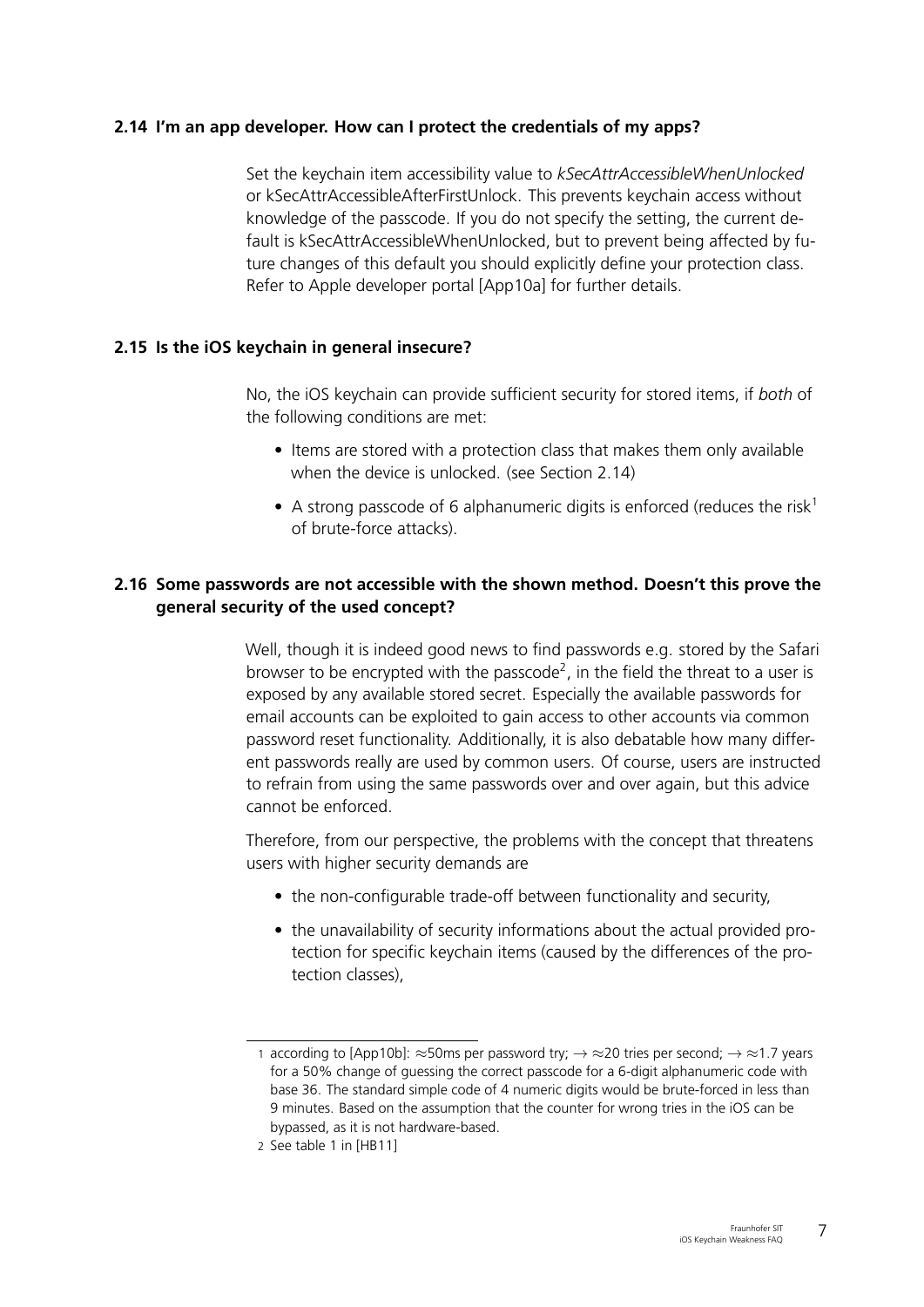• and the non-disclosure of the actual protection scheme preventing efficient in-depth evaluation of the protection strength.